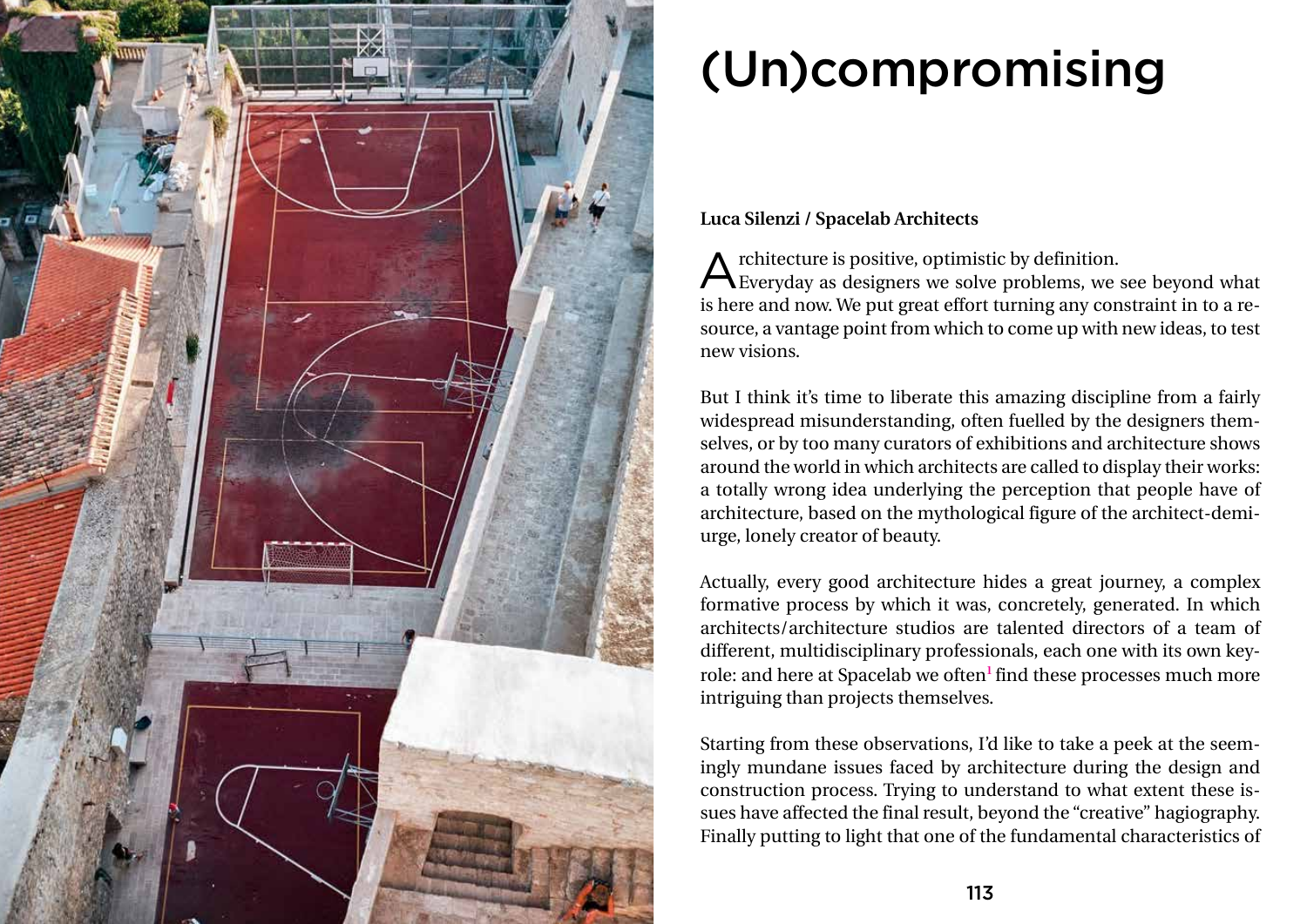a project worthy of respect is its ability to successfully govern complexity, generating a remarkable, consistent synthesis made of space, materials, and meaning.

# **The good compromise**

We are so confident about being independent. We pride ourselves on our autonomy, on the purity of our concepts and their immediate translation into the hieratic spaces we are used to designing. Maybe we even come to think of being creators, freethinkers devoid from the constraints of reality and its load of mediocrity. Free to go our own way, paved of our unique personality, capable of inventing entire worlds from scratch.

But deep down we know we lie, though without malice, to ourselves. Because, if we live and work in the real world, we know that here things don't work that way. Here in the real world we can easily realize that architecture, without *compromise*, could not ever exist. Every design project is not only a creation of its author. And architecture *is not a creation at all*, but an amazingly complex process, necessarily linked to a whole series of issues and external influences that can not be neglected.

That's it. When out of its empyrean comfort zone it materializes into reality, architecture has necessarily to deal with gravity, with physical and dynamic forces, with context constraints, with local and national building laws. With *Genius Loci*. With the client desiderata and idiosyncrasies. With politics. With time. With climate. With budget. With the people who will use its space. Every architecture is bound to draw a direction among all these relationships, finding its special way to address all those issues in a physical, technical, technological outcome, if possible also featuring an effective spatial and architectural sense.

And probably one of the most interesting — and also the most underrated — features of architecture is this tortuous path that each project is forced to face to be actually realized. Because architecture is never,

by definition, an instant work. And many projects — unfortunately, or luckily in some cases — do not survive this complex process, and remain frozen in amazing renderings, dotted with evanescent ghosts in spaces that will never see the real life. Other projects suffer such twists that make them at last unrecognizable from how they were conceived.

What we see and recognize out there as 'state of the art' architecture, was not created like magic. Behind it, there is a huge effort: a long process of evolution and refinement of the design concept, which has to cope with and overcome countless trials. A journey in which architecture (the design project) plays a key role, ruling in the background of spatial composition also other cultural, technical, structural, bureaucratic and diplomatic factors — most of them formerly unknown! A skill which in some cases makes an architecture a true masterpiece. I would say, *despite everything*.

It happens in every design project. The original idea is repeatedly debated, disowned, repudiated, made born again, renegotiated, adapted, stripped, distilled, mediated, revalued: by designers, by clients, by stakeholders, by bureaucratic administrations, by social representatives, by the citizens directly or indirectly involved. A long, endless sequence of choices and crossroads, not always consistent and coherent. Where choosing how to negotiate (or opt out of negotiating) a compromise can lead to totally different results: see, for example, the American Folk Art Museum issue, a sad example of a downwards compromise outcome.

And the built result, often gone very far away from the former hypotheses, will be the more interesting the higher are the trading skills and resilience of the design team — definitely who take technical responsibility of such choices — adapting the design to external conditions: physical, bureaucratic, economic, social, geopolitical.

It becomes far too easy to refute a suppository, golden autonomy of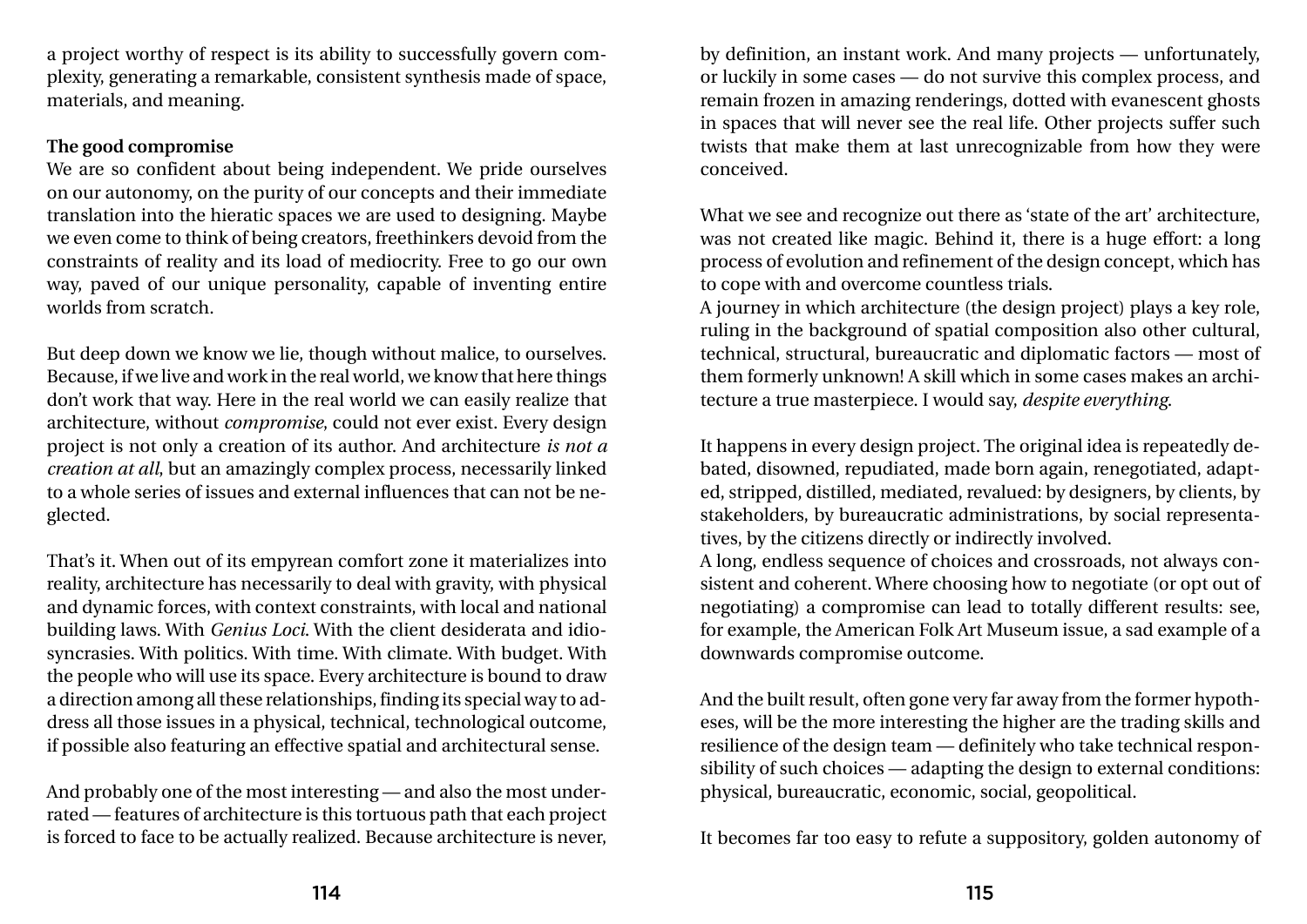architecture if we think, for example, to its close relationship with power, or capital.

Well, I could give countless incontrovertible examples proving that this relationship has always existed, and indeed it is often today as yesterday so much inherent in built architecture as a basic condition of its existence in this world.

Above 98% of the world park of contemporary and historical buildings protected by UNESCO, that we all admire and appreciate, is the result of a series of positive compromises, carefully negotiated one by one by their respective authors towards the clients — high priest, king, sovereign, merchant, patron, authoritarian hierarch, more or less enlightened bourgeois — which gave them the assignment.

So: pristine, amazing built results are the outcome of discussions dealt on tables infinitely broader and more complex than the cliché of a comforting and romantic design studio.

In every single project, "Authorship" and "Consistency", those simplifications that we are often forced to use to the advantage of a romantic storytelling, have to deal with issues far more pragmatic and probably even more interesting. At least useful to understand how, in the real world, real architecture is actually generated.

## **Design is negotiating**

So: if we try to trace the evolutionary processes leading built architecture from the napkin sketch, "in the beginning", to the final form, the brick-and-mortar outcome, we might get some great surprises. For each building we could observe and highlight its consistency, its ability to adapt, or — even better — its ability to proactively negotiate the necessary compromises and trade-offs that had to deal with along the process.

I'll make some examples of different kinds and sizes to better argue my statement.

Take the Parrish Art Museum by Herzog & De Meuron (Water Mill,

Long Island, NY 2006-2012). In 2005, the institution acquired an area of 57,000 sqm in Long Island to achieve a new, ambitious venue approximately 3,5km away the original building. Herzog & De Meuron studio was selected among 65 international candidates, and commissioned to design the new building with a more than adequate budget of 80.000.00 USD.

The Swiss duo, with partner Ascan Mergenthaler supervisor of the project team, played**2** the theme not so much as a mere collections-container, but as a plastic expression of a community of artists placed in their natural space, made of bright environments able to capture all the nuances of the particular light of this part of Long Island.

The result, visible in the design renderings produced for the early press release, was an informal composition of slightly different faceted volumes, a cluster of polygonal pavilions intended as "artist-spaces" freely juxtaposed in an extremely casual ensemble. Each volume

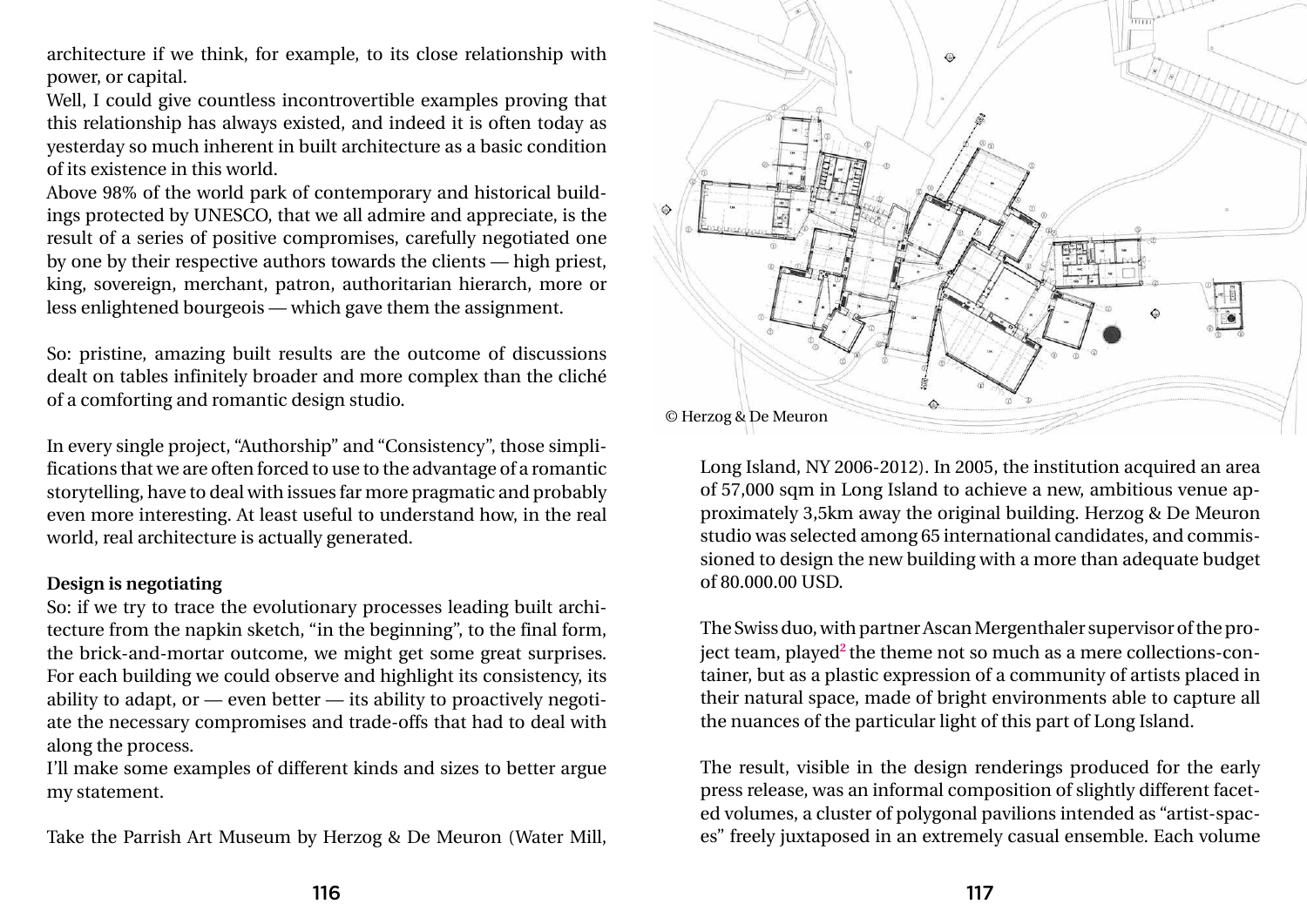represented a gallery-studio, and would host the monographic works of an artist, with some "anchoring galleries" for the most important collections, for temporary exhibitions or for the common services.

The 2008 global financial crisis led to a drastic reduction of available funds, reduced to less than a third (26.200.000 USD). And the project for the Parrish had to be adjusted**<sup>3</sup>** accordingly. The work of the design team was targeted to typological optimization and cost containment, with a result that, at least in my opinion, has gained in authenticity, with the charm and understatement of the most mature works of H&DeM.

Literally re-formed by the recession — and, like the previous version, conceptually based on the "artist's studio" tipology, in this case achieved subdividing a linear space as extrusion of a minimal hutshaped cross section — this project is an example of a successfull negotiation with something so diriment for an architecture, as the budget may be: in fact, the economic constraints, translated positively and with very firm hand in a clearer strategy of site-occupation, in the typology simplification and wise choice of materials, proved in hindsight great opportunities to explore the values of a simpler composition able to offer a clearer spatial experience and better adherence to the program.

Another example of compromise with the design constraints — that led to more interesting results if compared to the premises — is

MVRDV's Glass Farm (Schijndel, NL, 2011-2013): this project too has twisted due to criticism from local associations and Schijndel municipality, who forced the otherwise nonchalant authors to the maximum respect of the context with a low-profile design. Necessary, absolute respect of the municipal building code and sensitivity towards the vernacular context materialized in a smart design solution that successfully hides sculpted shapes and an advanced curtain-wall in a reassuring and friendly image, achieved by silkscreen-printing traditional materials on the glass facade.

OMA, with an epic design group led by Rem Koolhaas and the collaboration of Madelon Vriesendorp, in 1980 won the competition for the design of an extension of a "circus theater" in Scheveningen, a seaside resort near The Hague. In 1984, on the basis of a new brief for the construction of what would become the Netherlands Dans Theatre, the project was changed significantly and adapted to a brand new site, the Spui Complex, in the center of The Hague**<sup>4</sup>** . The new context — an area undergoing substantial transformations — was bound by existing, quite strong elements: two slabs, the slope of an abandoned project for an innercity motorway, the axis towards the Houses of Parliament, the site for the future Town Hall, besides a 17th century church — a lonely memory of the once historical centre.

In this case it was necessary for the project to negotiate a triple compromise: a radical change of site, a modification of the functional program, and not least to accomplish the work with a ridiculously low

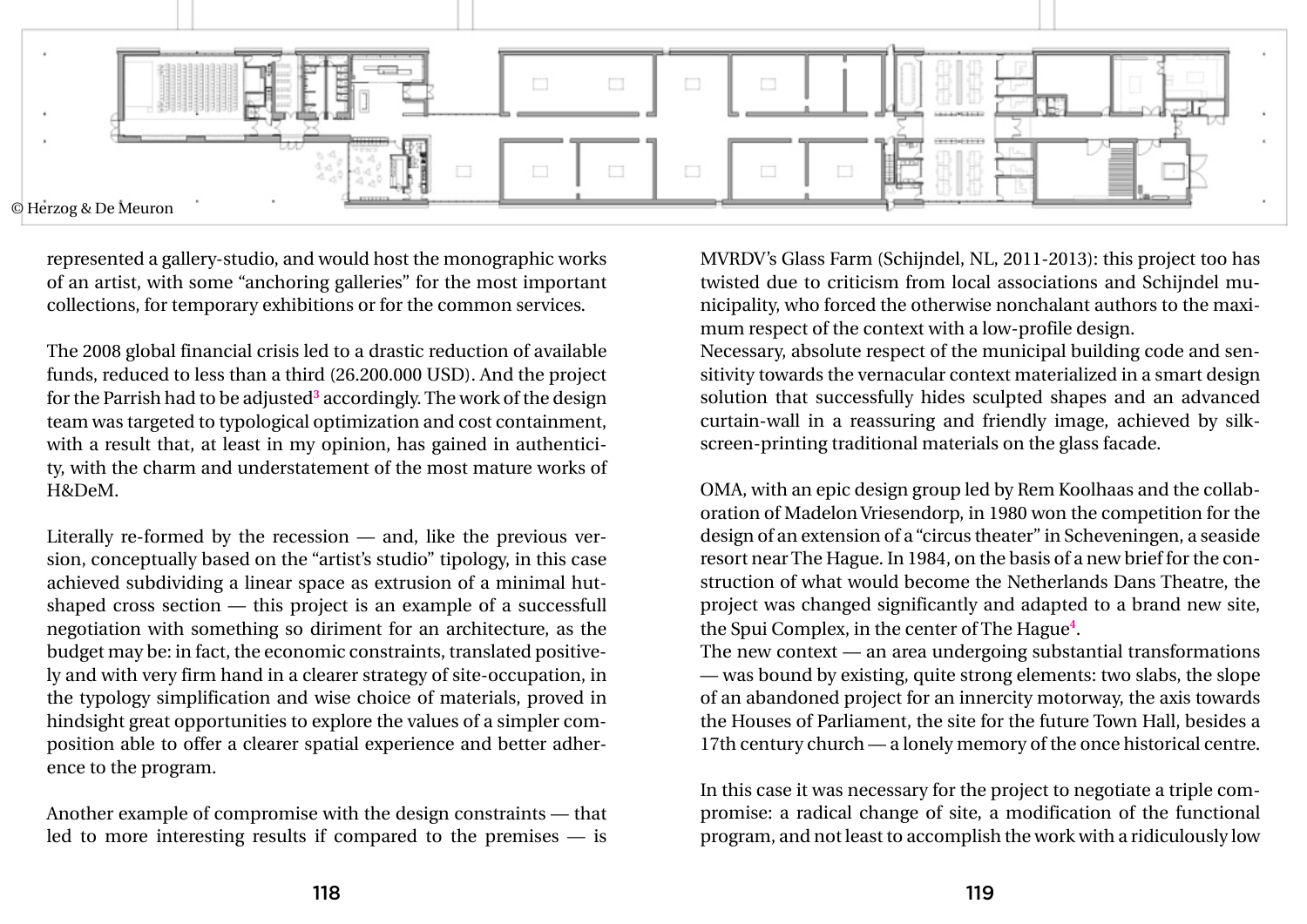budget. The result was a real architectural miracle: a 54.000mq completed building with the equivalent of only 5.000.000 EUR. A place with a legendary quality for dance events, with a clear and unobstructed view of the entire stage (and — not a detail — of every dancer feet on it) from each one of the 1.001 seats in the main auditorium. The OMA's NDT was universally recognized as one of the best dance venues in the world.

Unfortunately the last performance hosted by this building was held on May 17, 2015: the NDT is now under the blows of hammers, and will be completely demolished<sup>5</sup> before being rebuilt in another area of the city, with a doubled surface and a budget 35 times greater than the original one. But I am sure that the legacy of this magnificent OMA debut building, an urban device of great complexity settled without apparent effort — one of the most successful examples of positive negotiation between many seemingly conflicting issues — has already been transmitted, and in countless ways.

At the opposite end of the NDT example, sometimes architects and design teams have to lead towards humanly achievable reality the somewhat megalomaniac desires of particularly whimsical clients, in processes that resemble the so-called "first world problems": frustrations and very-special requests by very-special clients on details that could be solved in many other — far more simple — ways, and with a more than acceptable aesthetic and technical outcome.

We can include these dynamics in the system of relations between architecture and power, and many designers and design teams have been very effective in exploiting with intelligence these opportunities to raise the bar of in-depth technical level — and the consequent built result — of architecture.

A particularly good example of the "ideal of maniacal perfection" that inevitably comes to terms with the "deceitful world in which we all live" is the Apple Campus II: "The Mothership", as they jokingly call the next Apple headquarters in Cupertino, California — or what in fact will be the *Steve Jobs mausoleum*.

A project worth 5.000.000.000 USD**<sup>6</sup>** to be built at any cost, seemingly without compromise, challenging the physical and technological limitations of building materials, plant engineering and curtain-wall systems wisely selected by the client — Jobs himself, in his last months of life.

Apple Inc. is asking Foster & Partners design and construction standards hardly ever achieved in architecture, «pushing the boundaries of technology in almost every aspect», with the words of the project manager Stephan Behling**<sup>7</sup>** : inter alia, the glass structural function will be brought to unseen-before outcomes, with seemingly weightless roofs that apparently defy gravity — and actually will come to terms with this inevitable law of physics in a technically unprecedented and extremely elegant way.

It will be interesting to see if the result of this forcibly-upward compromise will actually represent a new, shiny benchmark for manufacturing precision in architecture: in this case, since Apple is frequently found to generate archetypes, I would welcome any form of emula-